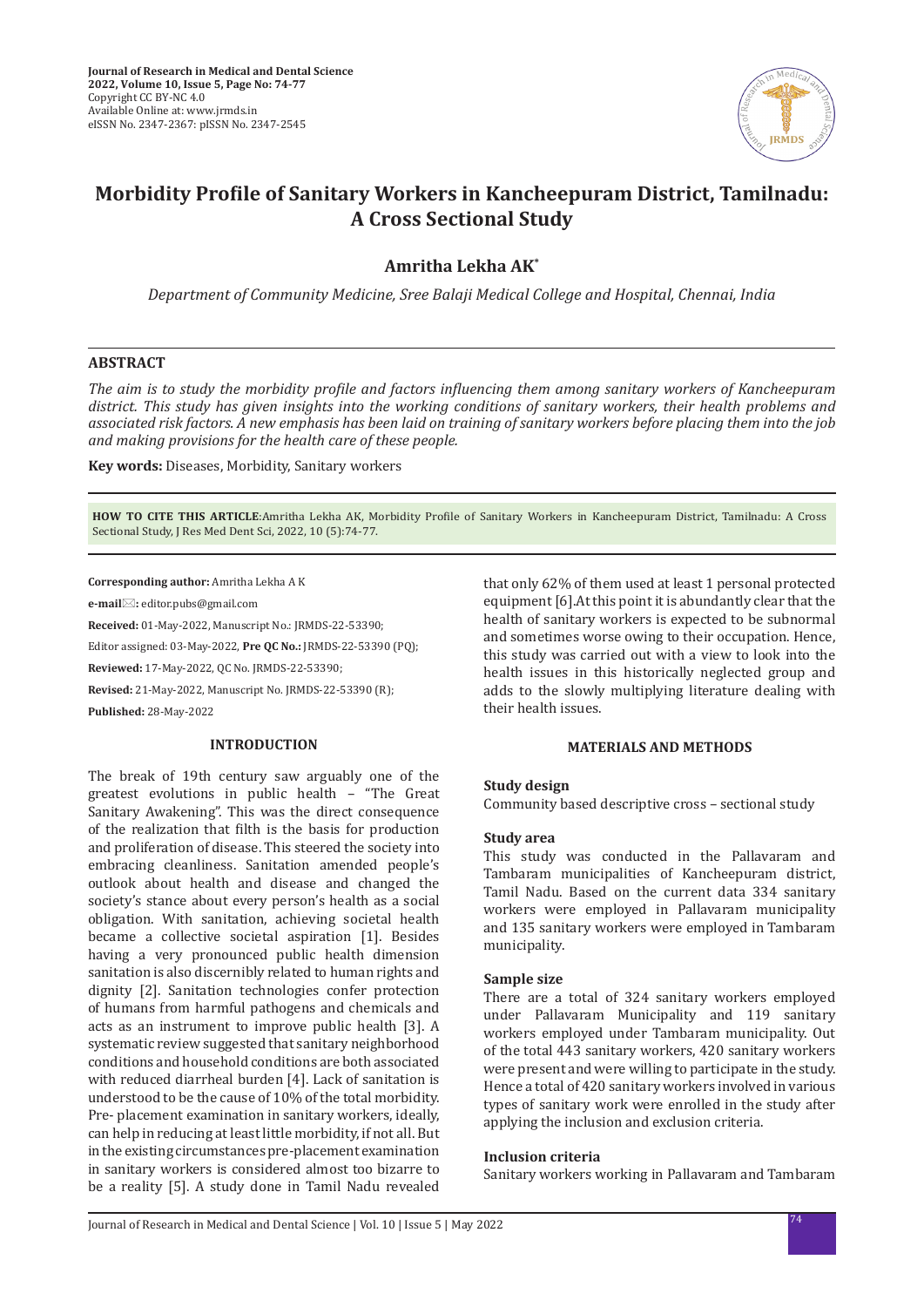municipalities working in the same profession for at least a year were included

Sanitary workers who gave consent to participate in the study were included.

#### **Exclusion criteria**

Those who didn't give consent to participate in the study were excluded.

Sanitary workers with working experience < 1 year were also excluded.

#### **RESULTS**

The mean of age of participants enrolled in this study is 38±7.2 years. Out of the 420 sanitary workers who participated in the current study, about 43.8% belonged to the age group of 41-60 years of age and 39.4% belonged to the age group of 20-40 years of age. Nearly 56.8% were males and the remaining 43.2% were females (Table 1).

The odds of a person being affected with any type of non-communicable disease increases around 4 fold in case of migrant workers (OR=  $4.79$ , P value = 0.000). Non communicable diseases are more common among workers who are reported to be working for ≥ 5 days per week (OR= 3.69, P value= 0.0001). The odds of a person being affected with any type of non - communicable disease increases around 4 fold in case of migrant workers (OR= 4.79, P value = 0.000). Non communicable diseases are more common among workers who are reported to be working for  $\geq 5$  days per week (OR= 3.69, P value= 0.0001) (Table 2).

| Table 1: Association between non communicable diseases and selected variables in sanitary workers. |  |
|----------------------------------------------------------------------------------------------------|--|
|----------------------------------------------------------------------------------------------------|--|

|                             |                 | <b>Total frequency</b><br>Character | Non communicable disease |          |           |            |                |
|-----------------------------|-----------------|-------------------------------------|--------------------------|----------|-----------|------------|----------------|
|                             |                 |                                     | Yes (207)                | No (213) | p value   | Odds ratio | 95% CI         |
| Migration for work          | Yes             | 115                                 | 87                       | 28       | 0         | 4.79       | $2.95 - 7.77$  |
|                             | No              | 305                                 | 120                      | 185      |           |            |                |
| Duration of work            | $>10$ years     | 206                                 | 109                      | 105      | 0.49      | 1.14       | $0.77 - 1.67$  |
|                             | $\leq 10$ years | 214                                 | 98                       | 108      |           |            |                |
|                             | >5              | 160                                 | 110                      | 50       | $0.0001*$ | 3.69       | $2.43 - 5.61$  |
| No of days of work per week | $\leq$ 5        | 260                                 | 97                       | 163      |           |            |                |
|                             | Yes             | 118                                 | 69                       | 59       | 0.215     | 1.3        | $0.86 - 1.97$  |
| Usage of PPE                | <b>No</b>       | 302                                 | 138                      | 154      |           |            |                |
|                             | Yes             | 267                                 | 126                      | 141      | 0.25      | 0.79       | $0.53 - 1.18$  |
| Washing hands               | <b>No</b>       | 153                                 | 81                       | 72       |           |            |                |
| Eating at workplace         | Yes             | 114                                 | 63                       | 51       |           | 1.38       | $0.90 - 2.15$  |
|                             | No              | 306                                 | 144s                     | 162      | 0.135     |            |                |
| Changing clothes after work | Yes             | 325                                 | 164                      | 161      | 0.373     | 1.23       | $0.77 - 1.94$  |
|                             | No              | 95                                  | 1.243                    | 52       |           |            |                |
| Age                         | > 40years       | 255                                 | 149                      | 106      |           | 2.59       | $1.79 - 3.88$  |
|                             | $\leq 40$ years | 165                                 | 58                       | 107      | $0.0001*$ |            |                |
| Sex                         | Male            | 239                                 | 178                      | 61       |           |            |                |
|                             | Female          | 181                                 | 29                       | 152      | $0.0001*$ | 15.29      | $9.34 - 25.02$ |

#### **Table 2: Association of different diseases with type of work of sanitary workers.**

|                        | Number (N=203)                                   | Prevalence (%) |                                  | $x^2$                         |
|------------------------|--------------------------------------------------|----------------|----------------------------------|-------------------------------|
| 160                    | 71                                               | 44.375         |                                  |                               |
| 99                     | 54                                               | 54.54          |                                  |                               |
| 105                    | 49                                               | 46.66          | 0.24                             | 5.23                          |
| 31                     | 19                                               | 60.29          |                                  |                               |
| 25                     | 10                                               | 40             |                                  |                               |
|                        | <b>Ocular Problems</b>                           |                |                                  |                               |
|                        | Number (N=198)                                   | Prevalence (%) |                                  | $x^2$                         |
| 160                    | 97                                               | 60.62          |                                  |                               |
| 99                     | 40                                               | 40.4           |                                  |                               |
| 105                    | 38                                               | 36.19          | 0.0005                           | 19.82                         |
| 31                     | 14                                               | 45.16          |                                  |                               |
| 25                     | 9                                                | 36             |                                  |                               |
| <b>Total Frequency</b> | <b>Oral Cavity Problems</b>                      |                |                                  |                               |
|                        | Number (N=107)                                   | Prevalence (%) |                                  | $x^2$                         |
| 160                    | 32                                               | 20             |                                  |                               |
| 99                     | 29                                               | 29.29          | 0.35                             | 4.42                          |
| 105                    | 31                                               | 29.52          |                                  |                               |
|                        | <b>Total Frequency</b><br><b>Total Frequency</b> |                | <b>Non-communicable Diseases</b> | P value<br>P value<br>P value |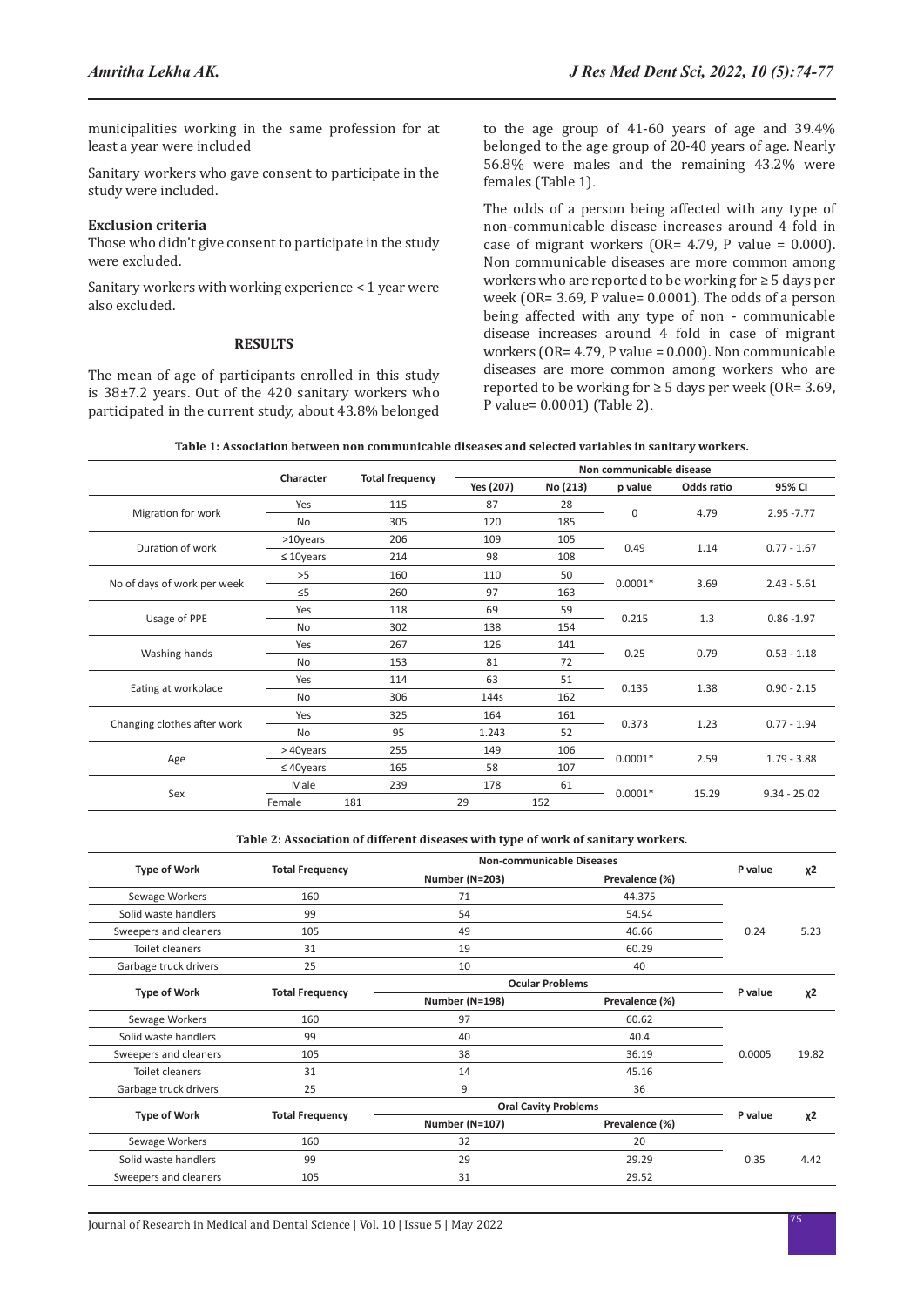| <b>Toilet cleaners</b> | 31                     | 9                                | 29.03               |             |       |
|------------------------|------------------------|----------------------------------|---------------------|-------------|-------|
| Garbage truck drivers  | 25                     | 6                                | 24                  |             |       |
| <b>Type of Work</b>    | <b>Total Frequency</b> |                                  | <b>ENT Problems</b> |             |       |
|                        |                        | Number (N=83)                    | Prevalence (%)      | P value     | χ2    |
| Sewage Workers         | 160                    | 31                               | 19.37               |             |       |
| Solid waste handlers   | 99                     | 19                               | 19.19               | 0.971       |       |
| Sweepers and cleaners  | 105                    | 21                               | 20                  |             | 0.97  |
| Toilet cleaners        | 31                     | 8                                | 25.8                |             |       |
| Garbage truck drivers  | 25                     | $\overline{4}$                   | 16                  |             |       |
| <b>Type of Work</b>    | <b>Total Frequency</b> | <b>Respiratory Problems</b>      | P value             | $x^2$       |       |
|                        |                        | Number (N=120)                   | Prevalence (%)      |             |       |
| Sewage Workers         | 160                    | 64                               | 40                  |             |       |
| Solid waste handlers   | 99                     | 25                               | 25.25               | 0.0006      |       |
| Sweepers and cleaners  | 105                    | 24                               | 22.85               |             | 19.55 |
| <b>Toilet cleaners</b> | 31                     | $\overline{4}$                   | 12.9                |             |       |
| Garbage truck drivers  | 25                     | 3                                | 12                  |             |       |
|                        | <b>Total Frequency</b> | <b>Gastrointestinal Problems</b> |                     |             |       |
| <b>Type of Work</b>    |                        | Number (N=70)                    | Prevalence (%)      | P value     | χ2    |
| Sewage Workers         | 160                    | 21                               | 13.12               |             |       |
| Solid waste handlers   | 99                     | 14                               | 14.14               |             |       |
| Sweepers and cleaners  | 105                    | 12                               | 11.42               | 0.00001     | 28.03 |
| Toilet cleaners        | 31                     | 13                               | 41.93               |             |       |
| Garbage truck drivers  | 25                     | 10                               | 40                  |             |       |
|                        |                        | <b>Genitourinary Problems</b>    |                     |             | $x^2$ |
| <b>Type of Work</b>    | <b>Total Frequency</b> | Number (N=87)                    | Prevalence (%)      | P value     |       |
| Sewage Workers         | 160                    | 41                               | 25.62               |             |       |
| Solid waste handlers   | 99                     | 10                               | 10.1                |             |       |
| Sweepers and cleaners  | 105                    | 12                               | 11.42               | $\mathbf 0$ | 32.66 |
| <b>Toilet cleaners</b> | 31                     | 15                               | 48.38               |             |       |
| Garbage truck drivers  | 25                     | 9                                | 36                  |             |       |
|                        |                        | <b>Musculoskeletal Problems</b>  |                     |             |       |
| <b>Type of Work</b>    | <b>Total Frequency</b> | Number (N=244)                   | Prevalence (%)      | P value     | χ2    |
| Sewage Workers         | 160                    | 98                               | 61.25               |             |       |
| Solid waste handlers   | 99                     | 52                               | 52.52               |             |       |
| Sweepers and cleaners  | 105                    | 60                               | 57.14               | 0.71        | 2.12  |
| Toilet cleaners        | 31                     | 19                               | 61.29               |             |       |
| Garbage truck drivers  | 25                     | 15                               | 60                  |             |       |
| <b>Type of Work</b>    | <b>Total Frequency</b> | <b>Skin Problems</b>             |                     |             |       |
|                        |                        | Number (N=97)                    | Prevalence (%)      | P value     | χ2    |
| Sewage Workers         | 160                    | 46                               | 28.75               |             |       |
| Solid waste handlers   | 99                     | 19                               | 19.19               | 0.32        |       |
| Sweepers and cleaners  | 105                    | 21                               | 20                  |             | 4.67  |
| <b>Toilet cleaners</b> | 31                     | 6                                | 19.35               |             |       |
| Garbage truck drivers  | 25                     | 5                                | 20                  |             |       |

## **DISCUSSION**

In our study the mean age was 38±8.2 years. Majority of the sanitary workers 43.8% belonged to 41 -60 years of age and 39.4% belonged to 20 -40 years of age. Male preponderance was seen in our study, nearly 56.8% were males and the remaining 43.2% were females. Although communicable diseases remain one of the biggest impediments to the health development, non-communicable diseases are emerging as a huge contributor to morbidity and mortality in India [7]. About 22.5% of the sanitary workers were hypertensive and among them 73.4% were known hypertensive and the remaining 26.6% were newly diagnosed hypertensive. 20% were known cases of diabetes mellitus 4.28% of them suffered from cardiovascular diseases and 1.4%

#### had cancer.

Most of the study participants had multiple problems, of which the most common morbidity found among 420 sanitary workers were Musculoskeletal problem (58.09%), followed by NCD's (48.33%), ocular problems (47.14%), respiratory problems (28.57), oral problems(25.47%), skin problem (23.09%), gastrointestinal problems (16.66%), and injuries (28.80%).Whereas in a previous study, Greater zone of Chennai corporation, Tamilnadu 82.2% had musculoskeletal problems, 61.6% had respiratory problems, 53.4% had ocular problems 17.8% had NCD's like DM/ HTN/ CVD, 38.4% had skin problems and 11%had Injuries Higher prevalence of musculoskeletal in the later study can be attributed to the use of outdated